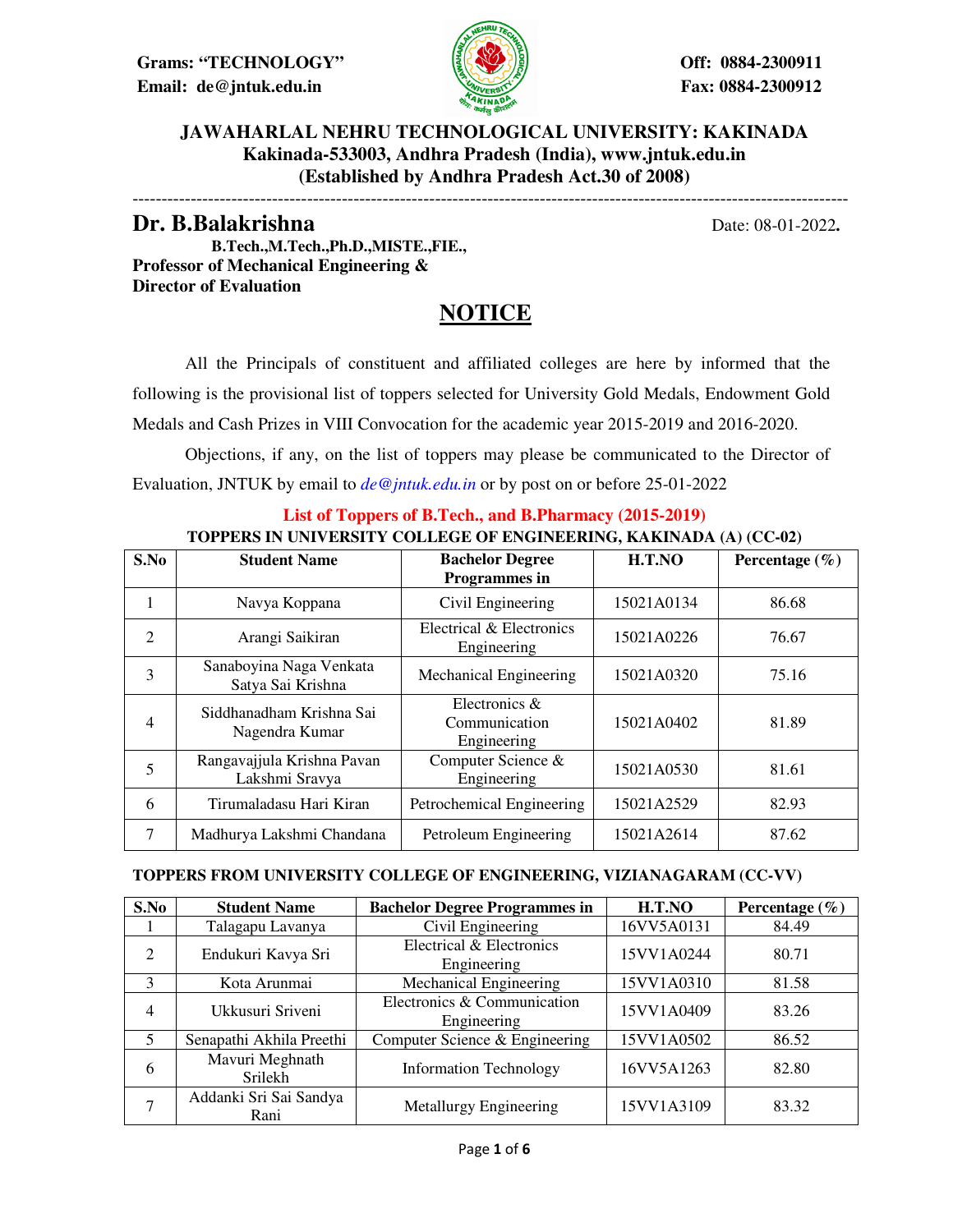| S.<br>N <sub>0</sub> | <b>Student Name</b>                            | <b>Branch</b>                                 | CC             | <b>College Name</b>                                        | H.T.No     | Percentage<br>$(\%)$ |
|----------------------|------------------------------------------------|-----------------------------------------------|----------------|------------------------------------------------------------|------------|----------------------|
| 1                    | Pallantla Usha Rani                            | Civil Engineering                             | 6C             | Miracle<br>Educational<br>Society-Group Of<br>Institutions | 166C5A0105 | 91.73                |
| $\overline{2}$       | Vankadari Praveen                              | Electrical &<br>Electronics<br>Engineering    | A <sub>3</sub> | Pragati Engg.<br>College                                   | 16A35A0209 | 92.2                 |
| 3                    | Singepogu Chinna<br>Babu                       | Mechanical<br>Engineering                     | JU             | Krishna Chaitanya<br>Inst Of Tech & Sci.                   | 15JU1A0340 | 88                   |
| $\overline{4}$       | Nagireddy Anusha                               | Electronics &<br>Communication<br>Engineering | <b>FE</b>      | Vignan'S Lara Inst.<br>Of Tech.& Sci                       | 16FE5A0423 | 91.15                |
| 5                    | Parvatha<br>Reddy Raja<br>Rajeswari            | <b>Computer Science</b><br>$&$ Engineering    | F <sub>0</sub> | St. Ann'S College<br>Of Engg. And<br>Tech.                 | 15F01A05C4 | 90.54                |
| 6                    | Nakirikanti<br>Praneeta                        | Information<br>Technology                     | <b>BQ</b>      | Vasireddy<br>Venkatadri Inst. Of<br>Technology             | 15BQ1A1236 | 89.06                |
| $\overline{7}$       | Devalla N Veera<br>Venkata Satya Sai<br>Charan | Electronics &<br>Computer<br>Engineering      | L <sub>3</sub> | Vignan's Institute<br>Of Info Tech                         | 15L31A1909 | 80.47                |
| 8                    | Abburi Premkumar                               | Bio-Technology                                | W <sub>3</sub> | Nimra Inst. Of Sci.<br>& Tech.                             | 15W31A2101 | 78.05                |
| 9                    | Banka Siva Krishna                             | Automobile<br>Engineering                     | KQ             | Pace Institute Of<br><b>Tech And Sciences</b>              | 15KQ1A2401 | 73.64                |
| 10                   | Mandha<br>Gunasekhar Reddy                     | Mining<br>Engineering                         | A <sub>9</sub> | Aditya Engg.<br>College                                    | 16A95A2607 | 80.67                |
| 11                   | Pottipati Surya<br>Narayana                    | Petroleum<br>Technology                       | 6R             | Giet College Of<br>Engineering                             | 156R1A2726 | 83.41                |
| 12                   | Maraka Yagendra<br>Pravallika                  | Agiriculture<br>Engineering                   | A <sub>9</sub> | Aditya Engg.<br>College                                    | 16A95A3520 | 81.75                |

### **LIST OF TOPPERS FROM AFFILIATED COLLEGES OF JNTUK, KAKINADA**

### **Topper in B. Pharmacy From**

### **UNIVERSITY COLLEGE OF ENGINEERING, KAKINADA (A) (CC-02)**

| S.No | <b>Student Name</b> | <b>Branch</b>      | cc | <b>College Name</b>   | H.T.NO     | Percentage % |
|------|---------------------|--------------------|----|-----------------------|------------|--------------|
|      | Satti Veera         | <b>B.</b> Pharmacy | 02 | University College of | 15021R0006 | 80.85        |
|      | Raghava Reddy       |                    |    | Engineering           |            |              |

## **Topper in B. Pharmacy From AFFILIATED COLLEGES OF JNTUK, KAKINADA**

| S.No | <b>Student Name</b>  | <b>Branch</b> | cc | <b>College Name</b>                                        | H.T.No     | Percentage $\%$ |
|------|----------------------|---------------|----|------------------------------------------------------------|------------|-----------------|
|      | Katamneni<br>Mounika | B. Pharm      | 7N | Vijaya Institute Of<br>Pharmaceuical<br>Sciences For Women | 157N1R0010 | 85.53           |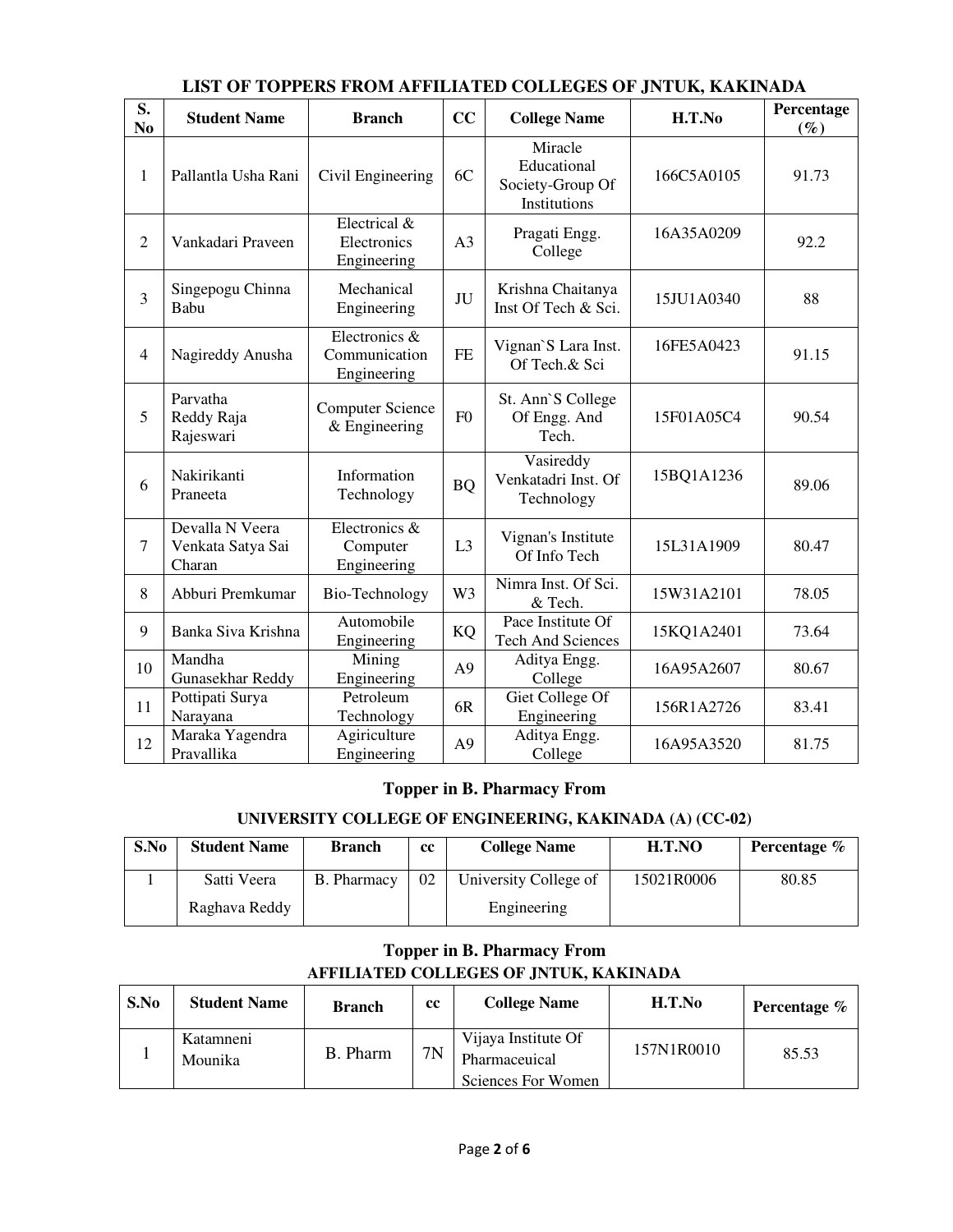## **List of Toppers of B.Tech., and B.Pharmacy (2016-2020)**

| S.No           | <b>Student Name</b>                    | <b>Bachelor Degree</b><br><b>Programmes</b> in   | H.T.NO     | <b>CGPA</b> |
|----------------|----------------------------------------|--------------------------------------------------|------------|-------------|
| 1              | Modukuri Hima Bindu                    | Civil Engineering                                | 17025A0159 | 9.27        |
| 2              | Gurajapu Renuka                        | Electrical & Electronics<br>Engineering          | 16021A0210 | 8.65        |
| 3              | Alla Naveen Kumar                      | Mechanical Engineering                           | 17025A0351 | 8.41        |
| $\overline{4}$ | Nunna Teja Hima Priya                  | Electronics $\&$<br>Communication<br>Engineering | 16021A0413 | 8.75        |
| 5              | Lanka Nikhila                          | Computer Science &<br>Engineering                | 16021A0502 | 8.58        |
| 6              | Chaganti Sri Satya Sahithi             | Petrochemical Engineering                        | 16021A2526 | 9.37        |
| $\tau$         | Chamarti Venkata Sai Lakshmi<br>Suguna | Petroleum Engineering                            | 16021A2645 | 9.47        |

## **TOPPERS IN UNIVERSITY COLLEGE OF ENGINEERING, KAKINADA (A) (CC-02)**

### **TOPPERS FROM UNIVERSITY COLLEGE OF ENGINEERING, VIZIANAGARAM (CC-VV)**

| S.No | <b>Student Name</b>                          | <b>Bachelor Degree</b><br>Programmes in       | H.T.NO     | <b>SGPA</b> |
|------|----------------------------------------------|-----------------------------------------------|------------|-------------|
|      | Pathapati Nagasri Venkata<br>Lakshmi Supriya | Civil Engineering                             | 16VV1A0119 | 9.08        |
| 2    | Swayamvarapu Bhaskar Rao                     | Electrical & Electronics<br>Engineering       | 17VV5A0263 | 8.91        |
| 3    | Kurasala Prasanth                            | Mechanical Engineering                        | 16VV1A0326 | 9.09        |
| 4    | Anantharaju Venkata Sai<br>Vishnu Priya      | Electronics &<br>Communication<br>Engineering | 16VV1A0401 | 8.63        |
| 5    | Achanta Jahnavi                              | Computer Science &<br>Engineering             | 16VV1A0501 | 8.8         |
| 6    | Kundrapu Sivani                              | <b>Information Technology</b>                 | 16VV1A1227 | 8.70        |
| 7    | Ratnala Sai Jaswanth                         | Metallurgy Engineering                        | 16VV1A3121 | 8.64        |

## **LIST OF TOPPERS FROM AFFILIATED COLLEGES OF JNTUK, KAKINADA**

| S.No           | <b>Student Name</b>          | <b>Branch</b>                              | cc             | <b>College Name</b>                                           | H.T.No     | <b>CGPA</b> |
|----------------|------------------------------|--------------------------------------------|----------------|---------------------------------------------------------------|------------|-------------|
|                | Mallireddy<br><b>Dharani</b> | Civil Engineering                          | 03             | University College<br>Of Engineering,<br>Narasaraopeta, Jntuk | 16031A0132 | 9.35        |
| $\overline{2}$ | Yakasiri Himaja              | Electrical &<br>Electronics<br>Engineering | <b>NN</b>      | Vignan'S Nirula Inst.<br>Of Tech. And Sci.<br>For Women       | 16NN1A0219 | 9.57        |
| 3              | Govindam Uday<br>Sai         | Mechanical<br>Engineering                  | P <sub>3</sub> | Aditya College Of<br>Engineering $&$<br>Technology            | 17P35A0354 | 9.39        |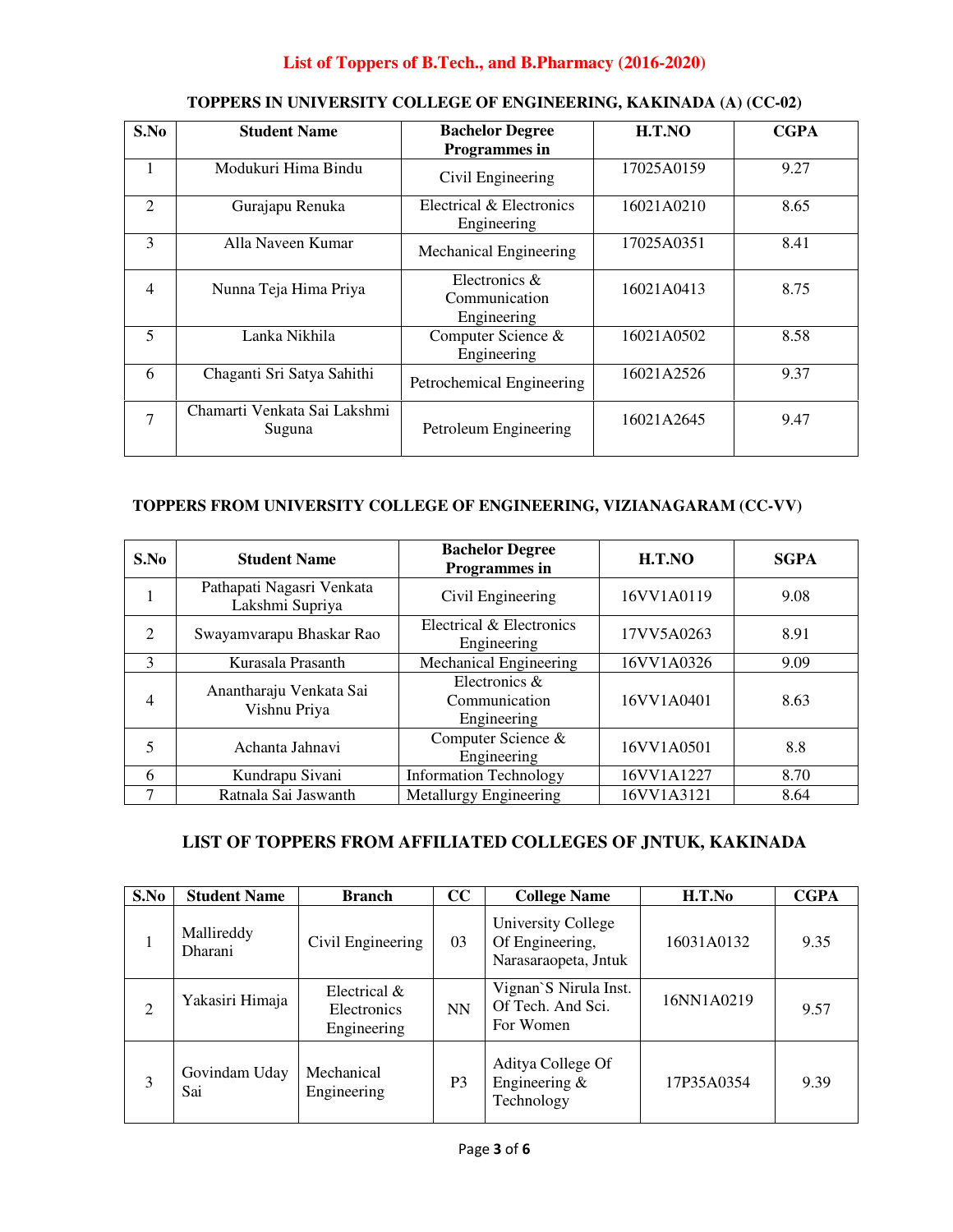|                | Yepuri          | Electronics &           |                | Vasireddy              | 16BQ1A04I0 |      |
|----------------|-----------------|-------------------------|----------------|------------------------|------------|------|
| $\overline{4}$ | Rajeswari       | Communication           | <b>BQ</b>      | Venkatadri Inst. Of    |            | 9.42 |
|                |                 | Engineering             |                | Technology             |            |      |
|                | Banda Venkata   | <b>Computer Science</b> |                | <b>B</b> V Chalamaiah  | 16H41A0504 |      |
| 5              | Seshakumari     | $&$ Engineering         | H <sub>4</sub> | Institute Of Tech. &   |            | 9.12 |
|                | Vineetha        |                         |                | Sci.                   |            |      |
|                |                 | Information             |                | Vignan'S Instt Of      |            |      |
| 6              | Gollavilli Uma  | Technology              | NM             | <b>Engineering For</b> | 16NM1A1215 | 8.87 |
|                |                 |                         |                | Women                  |            |      |
|                |                 | Electronics &           |                | Vignan'S Institute Of  |            |      |
| $\tau$         | Shristi Singh   | Computer                | L <sub>3</sub> | Info Tech.             | 16L31A1943 | 8.53 |
|                |                 | Engineering             |                |                        |            |      |
|                |                 |                         |                | Eswar College Of       |            |      |
| 8              | <b>Battula</b>  | Automobile              | JE             | Engg                   | 17JE5A2407 | 8.20 |
|                | Srinivasa Rao   | Engineering             |                | Of Tech And            |            |      |
|                |                 |                         |                | Sciences               |            |      |
| 9              | Bollam Raviteja | Mining                  | A9             | Aditya Engg.           | 17A95A2628 | 9.02 |
|                |                 | Engineering             |                | College                |            |      |
| 10             | Paritala        | Petroleum               | A <sub>9</sub> | Aditya Engineering     | 16A91A2733 | 8.82 |
|                | Mounika         | Technology              |                | College                |            |      |
|                | Adapareddy      | Agiriculture            |                | Vikas College Of       | 16NQ1A3501 |      |
| 11             | Divakar Durga   | Engineering             | NQ             | Engg. And Tech.        |            | 8.98 |
|                | Satyanarayana   |                         |                |                        |            |      |

# **Topper in B. Pharmacy From**

## **UNIVERSITY COLLEGE OF ENGINEERING, KAKINADA (A) (CC-02)**

| S.No | <b>Student Name</b> | <b>Branch</b>      | cc | <b>College Name</b>                  | H.T.NO     | Percentage % |
|------|---------------------|--------------------|----|--------------------------------------|------------|--------------|
|      | Bora Aiswarya       | <b>B.</b> Pharmacy | 02 | University College of<br>Engineering | 16021R0028 | 83.8         |

### **Topper in B. Pharmacy From**

## **AFFILIATED COLLEGES OF JNTUK, KAKINADA**

| S.<br>No | <b>Student Name</b>    | <b>Branch</b> | cc | <b>College Name</b>        | H.T.No     | Percentage % |
|----------|------------------------|---------------|----|----------------------------|------------|--------------|
|          | Putta Chandra<br>Lekha | B. Pharm      | AВ | Vignan Pharmacy<br>College | 16AB1R0062 | 88.76        |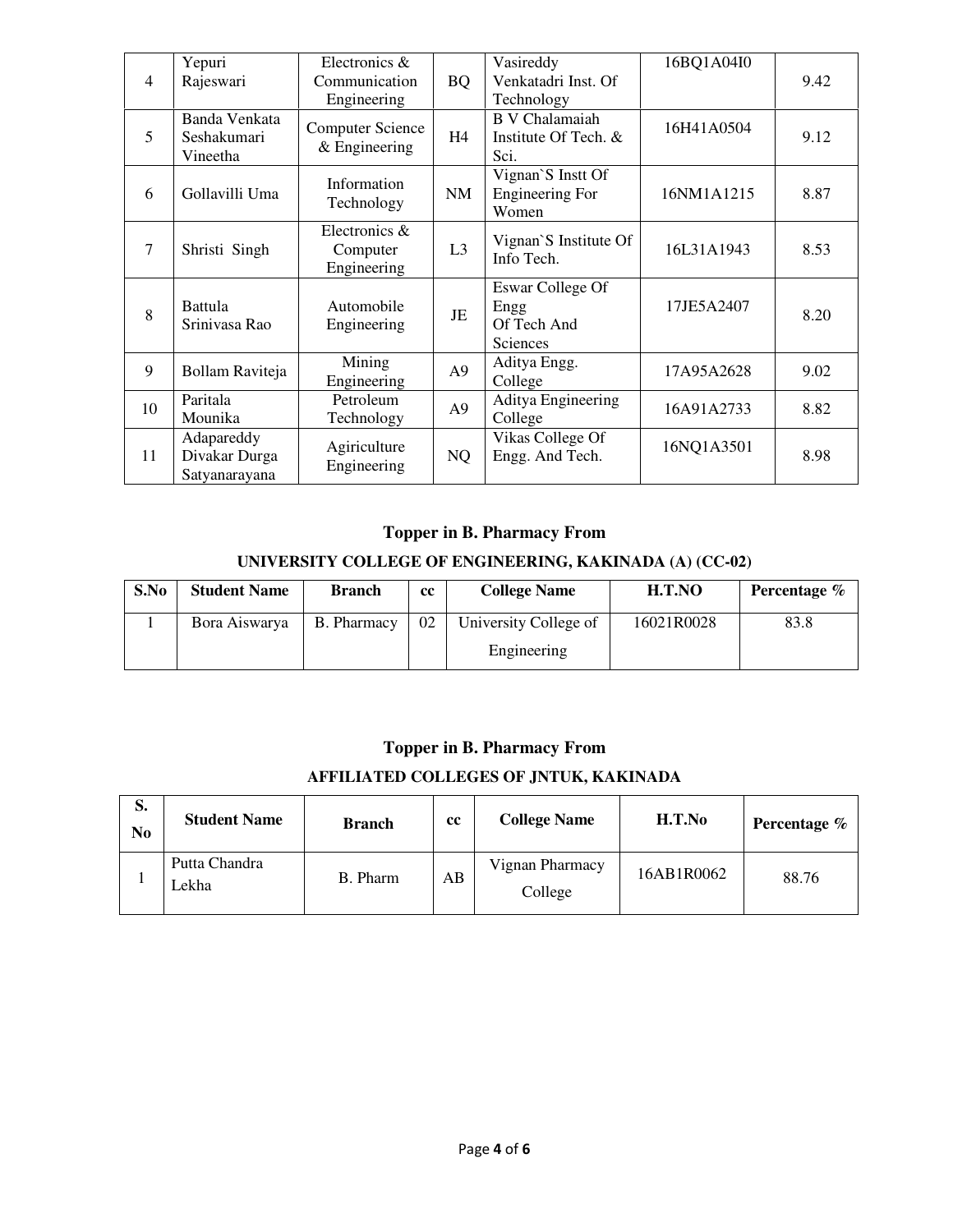## **List of Endowment Gold Medals List - (2015-2019)**

## **Overall Topper in All Branches Sponsored by Prof. Allam Appa Rao, Former Vice – Chancellor, JNTUK Kakinada**

| S.No | Gold Medal Name                    | Student Name                                 | <b>Father Name</b>      | College Name          | Percenta<br>ge $(\%)$ |
|------|------------------------------------|----------------------------------------------|-------------------------|-----------------------|-----------------------|
|      | Prof. Allam Appa Rao<br>Gold Medal | Mr. Vankadari Praveen<br>H.T.No. 16A35A0209) | Vankadari<br>Kubera Rao | Pragati Engg. College | 92.2                  |

### **Topper in ECE – A Cash Award Sponsored By Shri. Vepa Kamesham, Dy. Governor, RBI (Rtd), Formerly Managing Director, SBI**

| S.No | Cash Award                                      | <b>Student</b>                               | <b>Father Name</b>               | College Name                         | Percenta<br>ge $(\%)$ |
|------|-------------------------------------------------|----------------------------------------------|----------------------------------|--------------------------------------|-----------------------|
|      | Prof. V.V.L. Rao<br>Memorial Endowment<br>Prize | Ms. Nagireddy Anusha<br>(H.T.No. 16FE5A0423) | N China<br>Venkateswara<br>Reddy | Vignan's Lara Inst.<br>Of Tech.& Sci | 91.15                 |

### **Topper in ECE Branch, University College of Engineering Kakinada (A) – Sponsored By Sri M.M. Pallam Raju, Former Cabinet Minister, Government of India**

| S.No | Gold Medal Name                             | <b>Student Name</b>                                                      | Father name | College Name                                        | Percenta<br>ge $(\%)$ |
|------|---------------------------------------------|--------------------------------------------------------------------------|-------------|-----------------------------------------------------|-----------------------|
|      | Dr.M.S.Sanjeevi Rao<br>Endowment Gold Medal | Mr. Siddhanadham<br>Krishna Sai Nagendra<br>Kumar<br>(H.T.No.15021A0402) | Padmanabham | University College of<br>Engineering<br>Kakinada(A) | 81.89                 |

## **CSE Topper Sponsored By Computer Society Corporation, New Delhi**

| S.No | Gold Medal Name                                               | <b>Student Name</b>                                         | Father name                    | College Name                               | Percentage<br>$(\%)$ |
|------|---------------------------------------------------------------|-------------------------------------------------------------|--------------------------------|--------------------------------------------|----------------------|
|      | <b>Computer Sciences</b><br><b>Corporation Gold</b><br>Medial | Ms. Parvatha<br>Reddy Raja Rajeswari<br>(H.T.No.15F01A05C4) | Parvathareddy<br>Srinivasa Rao | St. Ann'S College<br>Of Engg. And<br>Tech. | 90.54                |

#### **Petroleum Engineering Topper, University College of Engineering Kakinada (A) Sponsored By Shri.K.V.Rao, Programme Director, JNTUK**

| S.No | Gold Medal Name                                                              | <b>Student Name</b>                                      | Father name             | College Name                                           | Percenta<br>ge $(\%)$ |
|------|------------------------------------------------------------------------------|----------------------------------------------------------|-------------------------|--------------------------------------------------------|-----------------------|
|      | Sri Kamireddi Veeraju<br>& Smt.Kamireddi<br>Annapuram Memorial<br>Gold Medal | Ms. Madhurya Lakshmi<br>Chandana<br>(H.T.No. 15021A2614) | Chandana<br>Krishna Rao | University<br>College of<br>Engineering<br>Kakinada(A) | 87.62                 |

### **Petrochemical Engineering Topper Sponsored By Shri M.Ganapathi, Former President Aromatics, RIL, Consultant, TAS Solutions**

| S.No | Gold Medal Name                                            | <b>Student Name</b>                                   | Father name                     | College Name                                        | Percenta<br>ge $(\%)$ |
|------|------------------------------------------------------------|-------------------------------------------------------|---------------------------------|-----------------------------------------------------|-----------------------|
|      | Shri.Mantri<br>Ganapahi and<br>Mantri Neetha<br>Gold Medal | Mr. Tirumaladasu Hari<br>Kiran<br>(H.T.No.15021A2529) | Tirumaladasu<br><b>Srinivas</b> | University College of<br>Engineering<br>Kakinada(A) | 82.93                 |